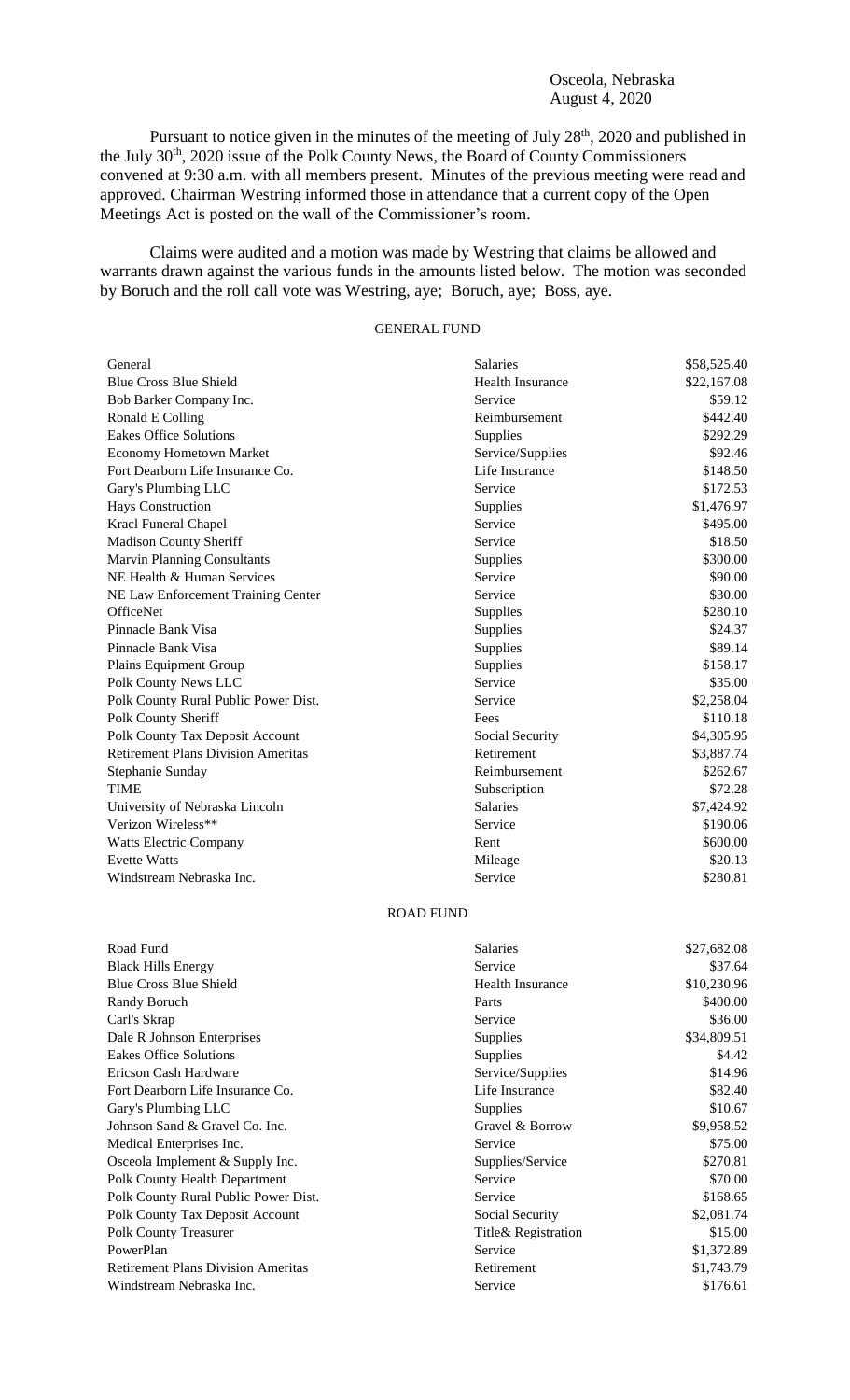## SENIOR SERVICES FUND

| Good Samaritan Society-Osceola              | Service                       | \$80.00     |
|---------------------------------------------|-------------------------------|-------------|
| <b>Midwest Covenant Home</b>                | Service                       | \$12,069.74 |
| STR, LLC                                    | Rent                          | \$200.00    |
|                                             | <b>INHERITANCE TAX FUND</b>   |             |
| DAS State Accounting-Central Finance        | Service                       | \$448.00    |
| MIPS Inc.                                   | Service                       | \$482.17    |
| Pinnacle Bank Visa                          | Registration                  | \$1,519.34  |
|                                             | 911 EMERGENCY MANAGEMENT FUND |             |
| Windstream Nebraska Inc.                    | Service                       | \$254.40    |
|                                             | <b>WEED FUND</b>              |             |
| <b>Constellation Newenergy Gas Division</b> | Service                       | \$6.36      |
| Polk County Rural Public Power Dist.        | Service                       | \$47.73     |
|                                             |                               |             |

The following fees for the month of July were earned by the various offices and submitted to the County Treasurer. County Treasurer receipts show fees earned were credited to the appropriate county funds.

| Dwaine W. Ladwig, Sheriff     | \$1,367.63 |
|-------------------------------|------------|
| Debra S. Girard, County Clerk | \$6,755.24 |

The County Jail report for the month of July was reviewed by the Board and approved.

The County's real estate inventory was reviewed by the Board and signed by the Chairman.

The quarterly inspection of the County Jail was postponed until the next meeting of the Board.

Lisa Gocke met with the Board to ask for approval for a special designated permit to have alcohol at a function to be held on the Polk County Fairgrounds. A motion was made by Boruch to allow the Westside Bar and Grill to sell and serve alcohol on August  $29<sup>th</sup>$ , 2020 in the Ag Pavilion on the Polk County Fairgrounds. The motion was seconded by Boss and the roll call vote was Boruch, aye; Boss, aye; Westring, aye.

Sheriff Ladwig and Investigator Prokupek met with the Board to discuss acquiring a drug dog through a GI Bill training course. The GI Bill can be used for purchasing a dog, attending training for both the handler and the dog, and buying some handling equipment for the dog. The County would be responsible for acquiring a K-9 insert for a patrol vehicle and getting a vest for the dog. To maintain their skills, both the dog and handler would train weekly and be recertified annually. Action on pursuing the acquisition and training of a patrol/detector dog will be taken at the next meeting of the Board.

Since the last pickup ordered took several months to be delivered and the need for new vehicles exists for both the Road Dept. and the Weed Dept., a motion was made by Westring to approve the purchase of two new pickups using the state bid process. The motion was seconded by Boss and the roll call vote was Westring, aye; Boss, aye; Boruch, aye.

Supt. Theis and Foreman Ericson also updated the Board on the work being done in the Road Dept. Maps are being updated to include new 911 addresses and will be provided to the schools so the school bus routes for the 20-21 school year can identified. The crew will be grading 138th Road between Roads O and P and safety signs will be installed along Polk North tomorrow. The painting of the traffic lines on the new concrete overlay will be done this week as well. Info regarding a mulch cutter attachment for the excavator was received from Nebraska Machinery Company. Supt. Theis estimated the cost to be approximately \$40,000 and will prepare specs to put the purchase out for bids. Foreman Ericson discussed implementing a transmission maintenance program for the Road Dept. pickups.